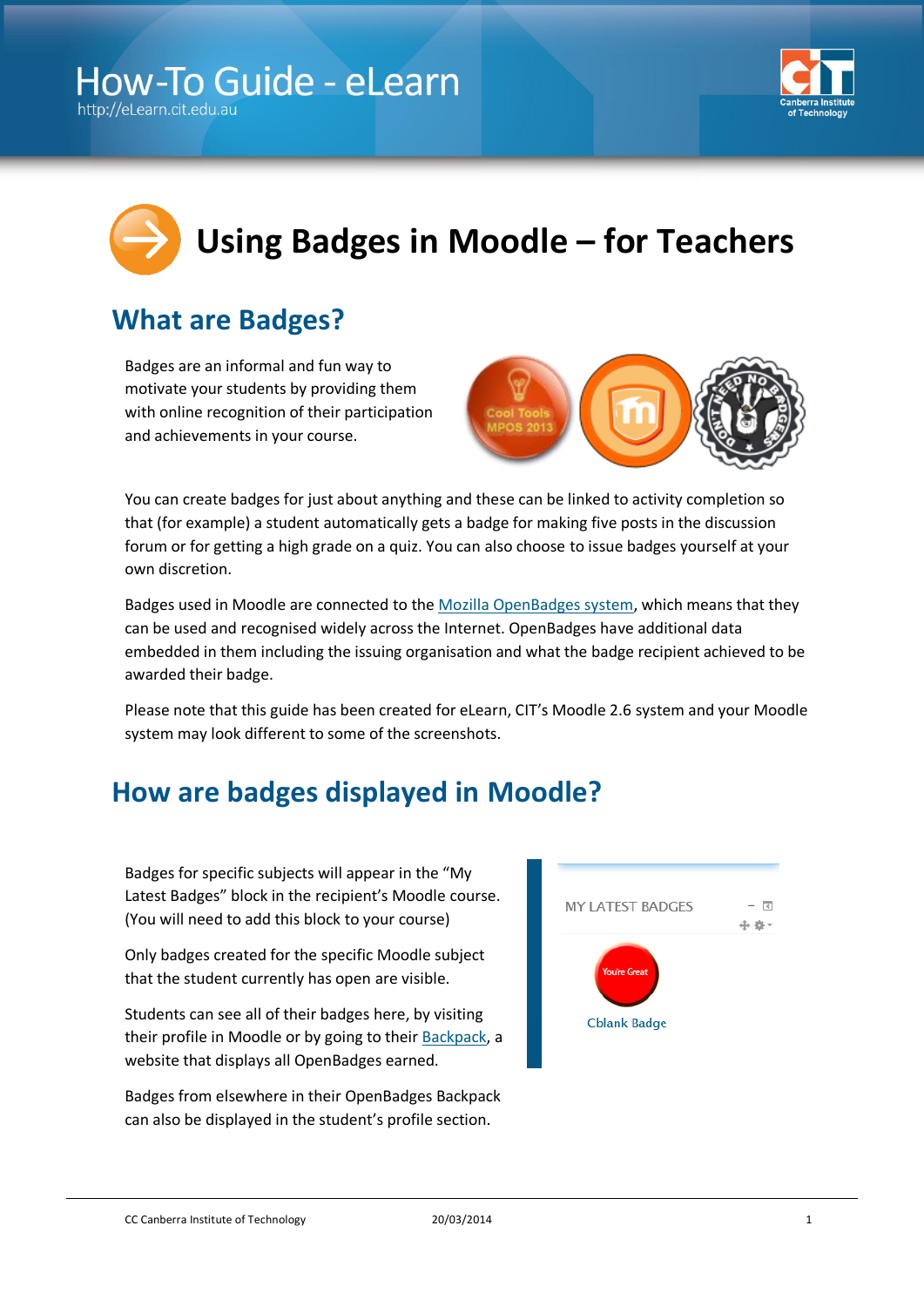#### **Creating a badge**

You can create images for your badges using any image editing software you wish. Just be sure to save your badge image as a .jpg or .gif file. There is also a handy online tool at <https://www.openbadges.me/designer.html> that helps you create badge images step by step. (Instructions for OpenBadge Designer can be found [here\)](https://www.openbadges.me/help.html#.UxenFBDm695)

Badges in Moodle are displayed at dimensions of 90 x 90 pixels. If you create a larger badge, it will be resized automatically. Badges should be created in matching dimensions (i.e. same height and width) – recommended dimensions are 90 x 90, 150 x 150 or 256 x 256.

The file size of the badge image can be no more than 256KB

# **Adding a badge to your Moodle course**



CC Canberra Institute of Technology 20/03/2014 2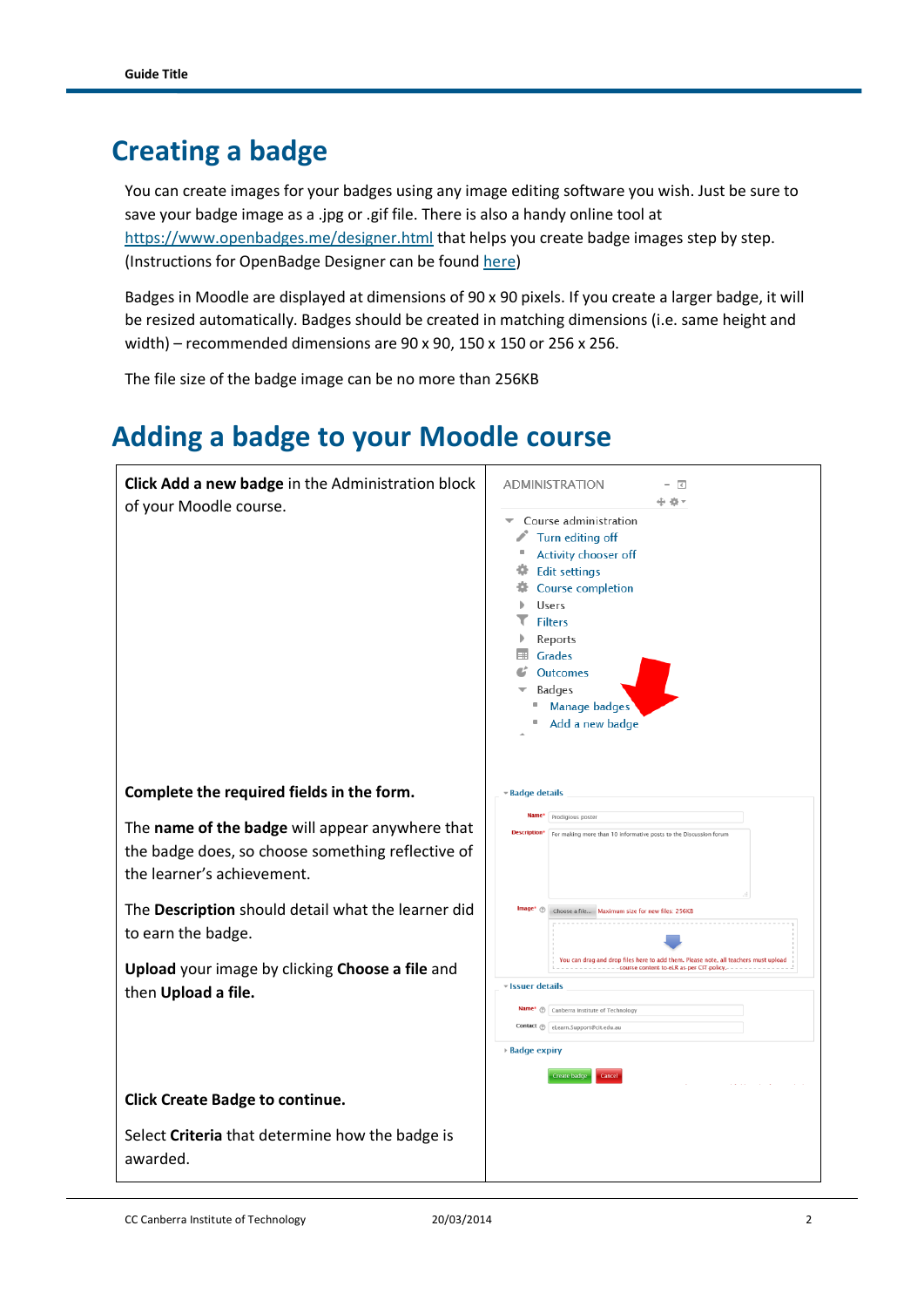